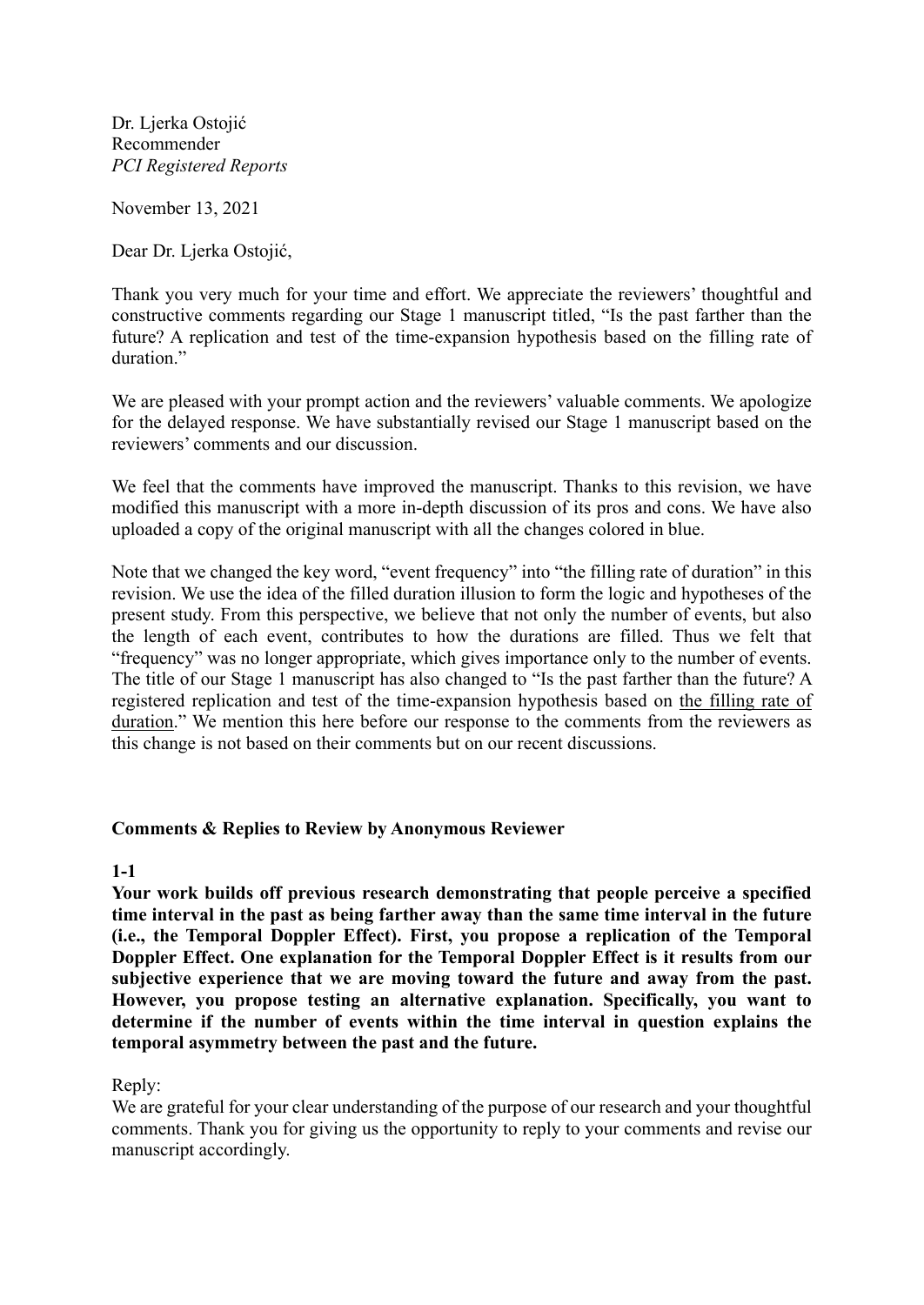## **1-2**

**You have a good start here. You are proposing a replication of the Temporal Doppler Effect and testing an alternative explanation for the effect. Your alternative explanation is reasonable and you provide some literature to support your ideas. However, the Temporal Doppler Effect has already been replicated with additional experiments and your alternative explanation has already been addressed to some extent by Caruso et al. (2013). Caruso et al. (2013) discuss and test event/task "filling in" as an explanation for the Temporal Doppler Effect. Their work related to "filling in" and intervening events as an explanation of the Temporal Doppler Effect should be discussed in the context of the research proposed in your submission. Your proposed method for exploring "filling in" and intervening events is somewhat different than the one described by Caruso et al. (2013) but both methods address "filling in" differences between future and past events.**

#### Reply:

We are very sorry for our negligence in not mentioning Caruso et al.'s (2013) additional experiments on "filling in" and we have now added it to the introduction of the manuscript directly before "Aims of the present study".

### **1-3**

**Overall, this submission feels more like the start of a research idea than a fully developed one. There is a contribution here, but more is needed to confidently say the current project is a novel and significant contribution.**

Reply:

Thank you for your comment. We believe that our study makes three major contributions. First, this study will extend the filled duration illusion from a short duration (e.g., millisecond timescale) to month and year levels, which is novel, and of great significance. Second, in the field of time perception and time estimation, there are only a few other studies that focus on both past and future orientations. Third, our replication of the Temporal Doppler Effect in the format of a registered report will contribute to open science and improve the robustness of this research field.

#### **1-4**

**Your discussion of the Temporal Doppler Effect is clear, and your supporting discussion related to our representation of time and space is helpful. However, a more detailed description of the Caruso et al. (2013) Study 3 results is needed.**

#### Reply:

We apologize that our description of Study 3 was not detailed enough, and we have rewritten this to provide a more informative description.

#### **1-5**

**Much of the literature you discuss centers on previous work related to the Temporal Doppler Effect. This makes sense and your discussion is appreciated. However, a more**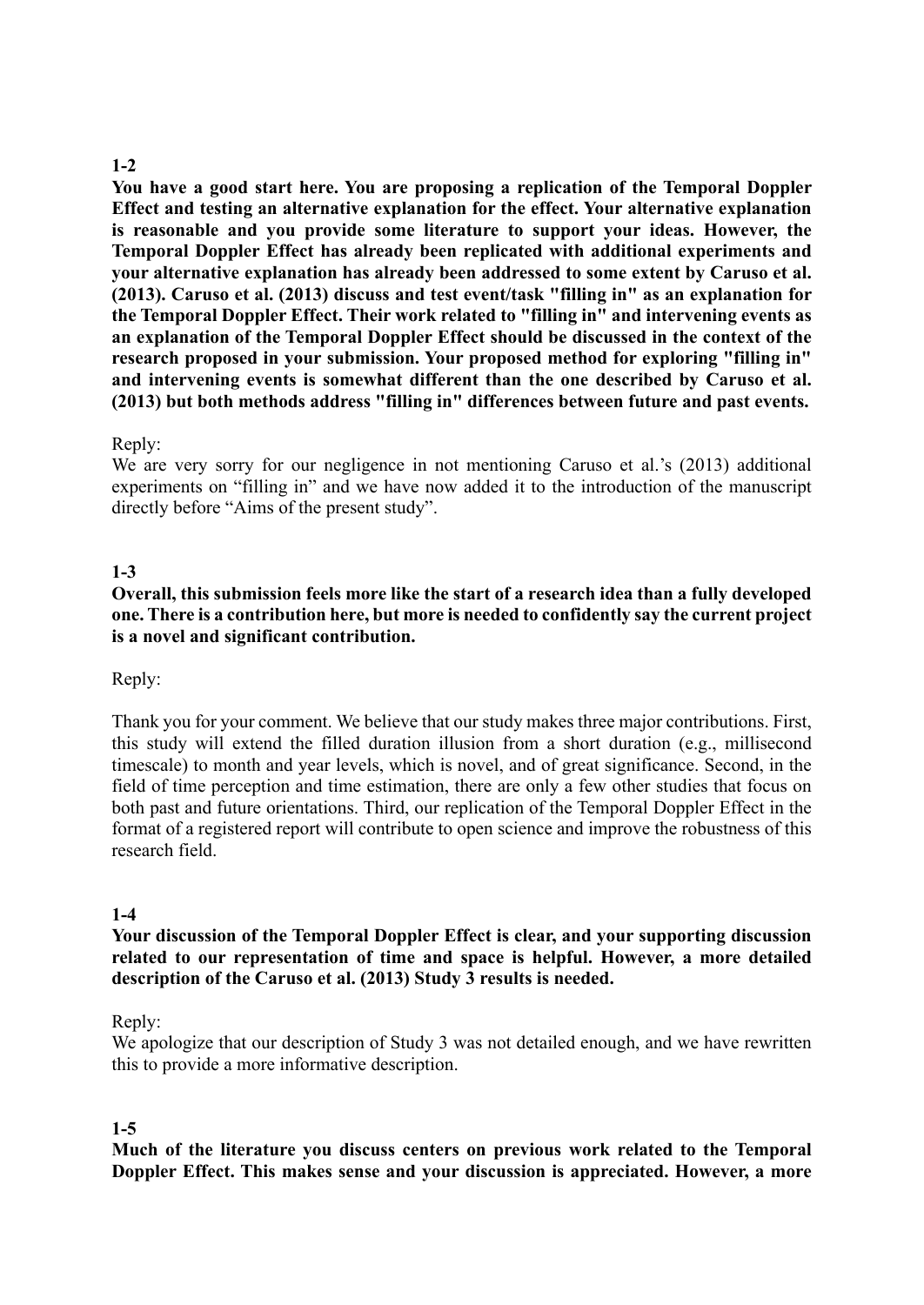**developed discussion of time perception as it relates to your research is needed. For example, you briefly discuss research exploring variables that impact time judgments of past events but additional detail would be helpful. A discussion of research exploring variables that are known to affect time judgments of future events is also needed.**

#### Reply:

Thank you for pointing this out. We have added some additional explanations of factors related to past and future psychological distance.

### **1-6**

#### **Your rationale for sample sizes was consistent with current practice. You decided to use quite conservative values for your power analysis but given your focus on replication this seems reasonable.**

### Reply:

Thank you for your comment. Cashen and Geiger (2004) suggested the use of a power of .95 to reduce the possibility of Type II errors. Moreover, halving the effect size of the previous study is a common practice to make the replication more rigorous.

### **1-7**

**In your study, participants will first report the perceived temporal distance to a target day in the past (or future). Next, participants will report how "filled" this time period was with errands and events. Will a participant's errands/events response be driven by their perceived temporal distance report? If so, does this impact your ability to adequately address your research questions/hypotheses? Your submission would benefit from a rethinking of the experimental design or some discussion of these issues.**

#### Reply:

Thank you so much for your careful consideration, but we are afraid that it is hard for us to change the experimental design. There are two main reasons. First, our experiments include a replication of the psychological distance of the past and the future. In order to strictly follow the procedure of the original study, we must address psychological distance first and then assess the filling rate of duration, rather than use a counterbalanced design. Another reason is our hypotheses. We hypothesized that the filling rate of duration will affect participants' perception of psychological distance, and not vice versa. Therefore, if we ask participants to answer the psychological distance after asking them the filling rate of duration, it may affect the estimation of the psychological distance. For these reasons, we will conduct the experiment without counterbalancing.

#### **1-8**

**For study 2, you identify Cohen's d (0.45) from Caruso et al. (2013) Study 1b when explaining your sample size decision. You note this effect size is larger than the effect size used in your Study 1(0.26) to argue your Study 2 sample size can safely be equal to that of your Study 1. However, the Caruso et al. (2013) effect size that you used for Study 1 was 0.52. You halved the original effect size of 0.52 based on concerns that it was an overestimate. I don't think you can compare the 0.45 effect size (which is still in its original form) to the 0.26 effect size (which you adjusted from the original 0.52). Some revision**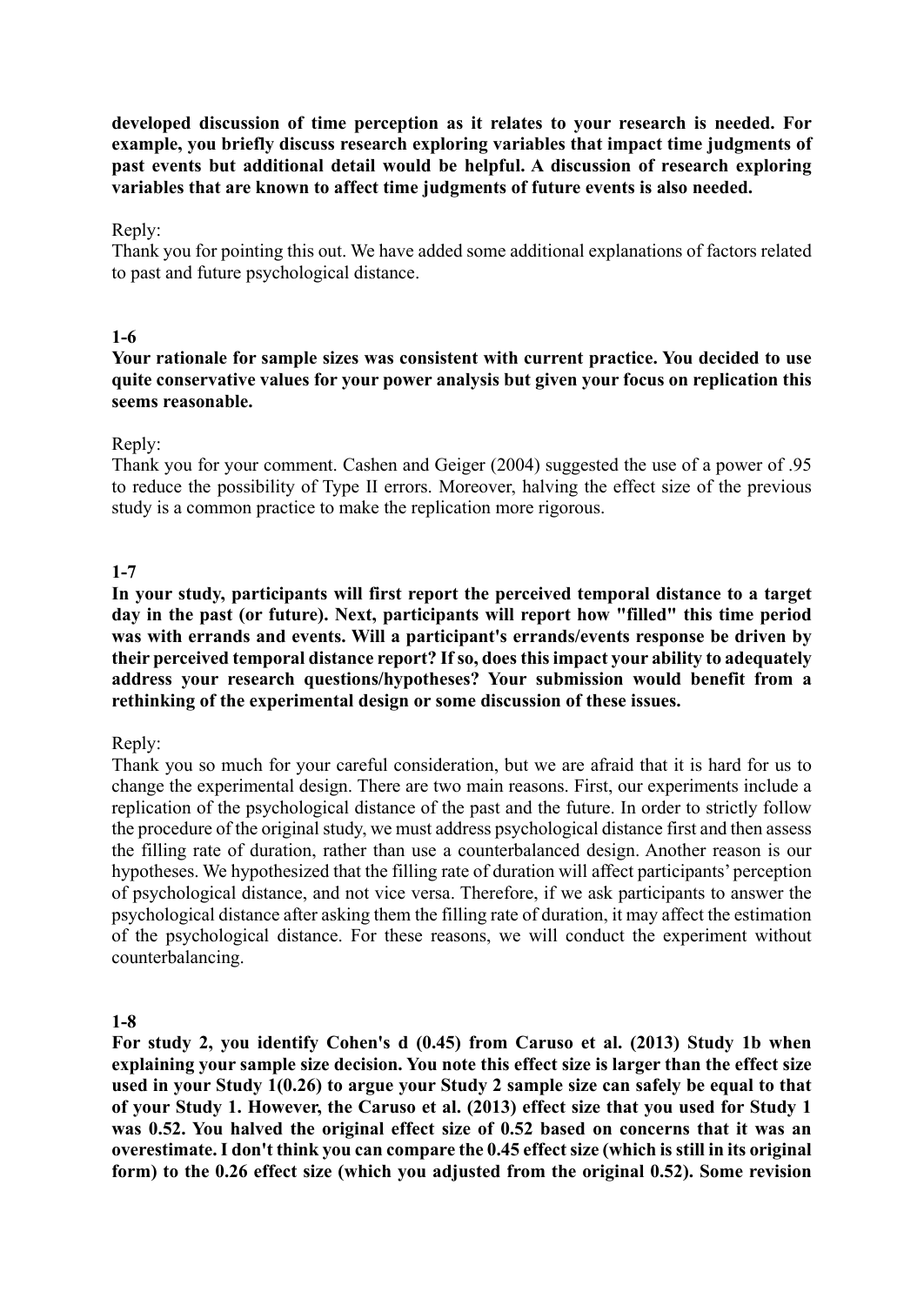### **here might be needed to clarify your language (larger/smaller) and rationales.**

## Reply:

Thank you for pointing this out, and we have discussed it again and you are correct that it is hard to compare the original effect size with an adjusted one. So, we conducted a power analysis and to keep the significant numbers consistent with Caruso et al.'s (2013) Study 1b, we modified the effect size in Study 2 to Cohen's *d* =.22, which is half of that in Study 1b. Then, we adjusted the number of participants accordingly. We will recruit 936 participants in Study 1 and 1308 participants in Study 2.

### **Comments & Replies to Review by Chris Chambers**

### **2-1**

**In this Stage 1 submission, Zhang et al propose an interesting pair of experiments to test whether a phenomenon termed the temporal doppler effect (TDE) – in which people perceive events in the past to be further from the present than events at an objectively equivalent point in the future – might be explained by a process related to the filledduration illusion (FDI) – in which periods of time with a greater frequency of events or changes are perceived as being longer in duration.**

**Over two experiments, the authors propose to replicate the TDE, and further, to test whether the magnitude of the TDE is related to subjective judgments of event frequency.**

**My overall evaluation of this proposal is positive: the research question is clearly articulated and the hypothesis offers a potentially elegant test of an underlying cause of the TDE – assuming the TDE itself replicates successfully, which the authors will also test.**

**My main comments concern the justification of the link between the TDE and FDI, whether the proposed studies provide a sufficiently severe and falsifiable test of the overarching hypothesis, and the degree of methodological detail. I summarise these points below and have attached a commented version of the Stage 1 manuscript which expands these points and places them in a specific context (along with some additional suggested revisions).**

#### Reply:

We are pleased with your clear understanding of the main ideas, and constructive and thoughtful comments. Thank you for giving us the chance to reply to your comments. We have revised our manuscript according to your suggestions.

## **2-2**

**1. The authors' hypothesis that the TDE is related to (and possibly driven by) same/similar mechanisms to the FDI depends on an auxiliary assumption (tested in H2- 1) that people will report a greater frequency of events in the past than they will anticipate in the future. I may have missed this, but I couldn't find any basis for this hypothesis, either based on theory or previous evidence. As noted in my in-line comments in the manuscript, I feel this issue needs more attention and foundation.**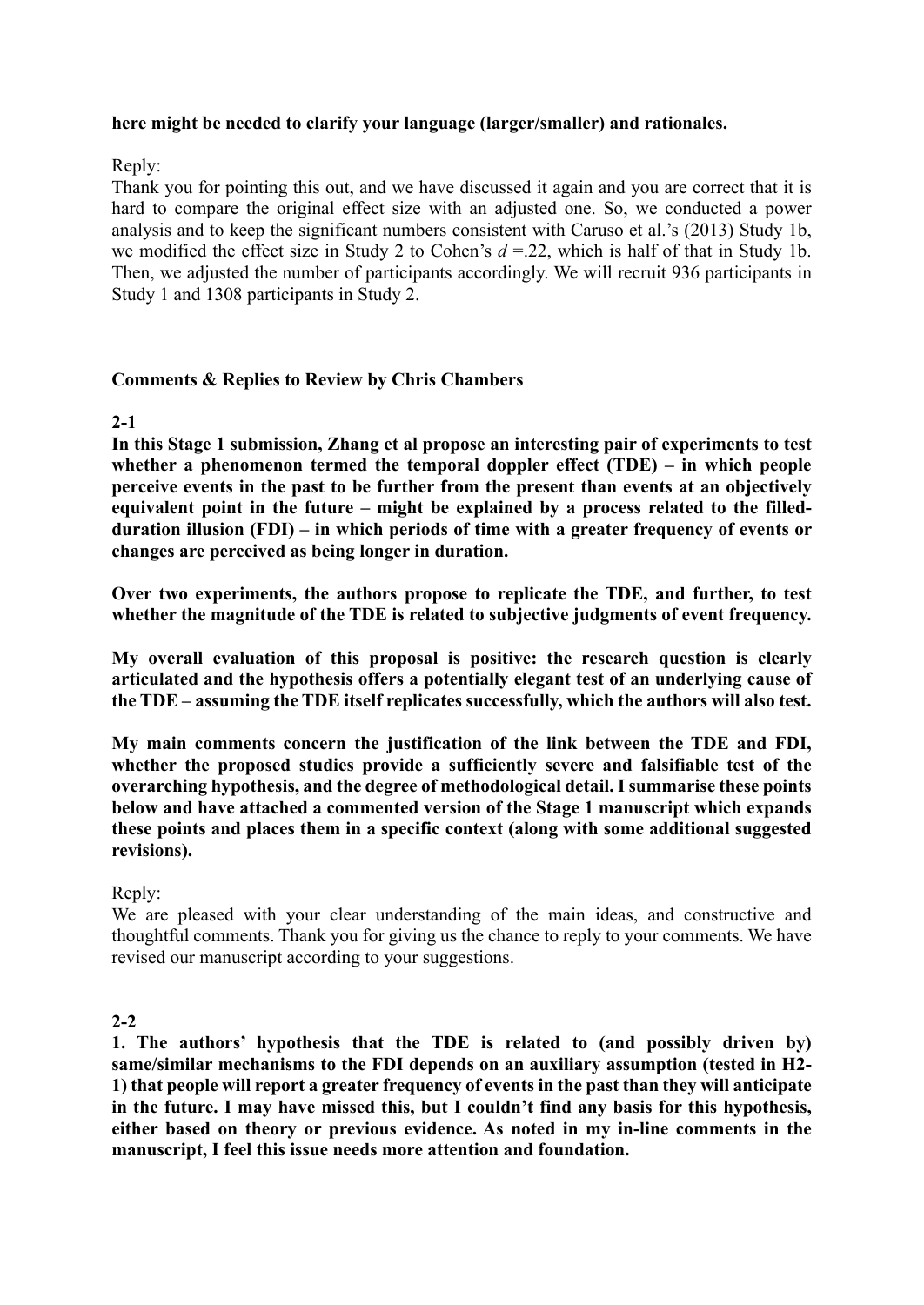#### Reply:

Thank you for your suggestion; we have added some explanation to make it clear.

#### **2-3**

**2. It wasn't clear to me whether H2-2 (event frequency related to psychological distance) will be tested through separate correlations in past and future conditions, or through the data collapsed across these conditions. This in turn led me to wonder whether the link between the TDE and event frequency is being tested in the most severe way possible given the current between-subjects design in which past and future judgments are made by separate groups. As noted in my in-line comments, an augmented design could involve the inclusion of past and future judgments in the same participants (in a counterbalanced order) – this would allow for the calculation of a Past vs Future difference score which could then be related to the polarity and magnitude of the TDE. In addition, by selectively analysing the first session of the counterbalanced sequence, the authors could test H1 in a comparable between-subjects manner to Caruso 2013; and by taking into account the difference in event frequency between Past vs Future, the authors could establish a tighter link between the measures. For example, would participants who show a robust opposite trend in event frequency between Past vs Future also show an opposite TDE? If so, this would provide strong support for the authors' overarching proposition. If not, it seems to be it would also provide a more severe and convincing disconfirmation.**

Reply:

We are excited to accept this thought-provoking suggestion.

We changed our experimental design so that it could meet both the requirement of the betweensubject design in H1, and enable us to test H2-1 and H2-2 using a within-subject design. The sequences that we will ask about are as mentioned below, and will be counterbalanced between participants.

1. past time, past event, future time, future event

2. future time, future event, past time, past event

We have also modified our data analysis plan to fit this suggestion. As a result of the power analysis, a maximum of 936 participants will be recruited for Study 1 and 1308 participants for Study 2. For H1, which follows between-subject design, we will analyze all the data of 936 participants in Study 1 (or 1308 participants in Study 2) using a two-sample t-test. For H2-1, which uses a within-subject design, we will only analyze the first 102 participants' data, which will be extracted from timestamps of the survey form, in both Study 1 and Study 2, using a paired t-test. For H2-2, which will also use within-subject design, we will calculate the Spearman's Correlation coefficient of the first 386 participants' data in Study 1 and Study 2.

#### **2-4**

**3. Throughout the manuscript, there are various points where greater methodological detail needs to be provided, e.g. concerning sampling, exclusion criteria, and instructions to participants. I was also left wondering whether the survey question should include attention checks to protect against inattentive or random responses. Finally, I felt that the rationale for both the 1-month and 1-year studies needs strengthening, over and above the fact that the studies replicate the approach taken by Caruso 2013.**

#### Reply:

Thank you very much for your suggestions regarding the methodological details. We have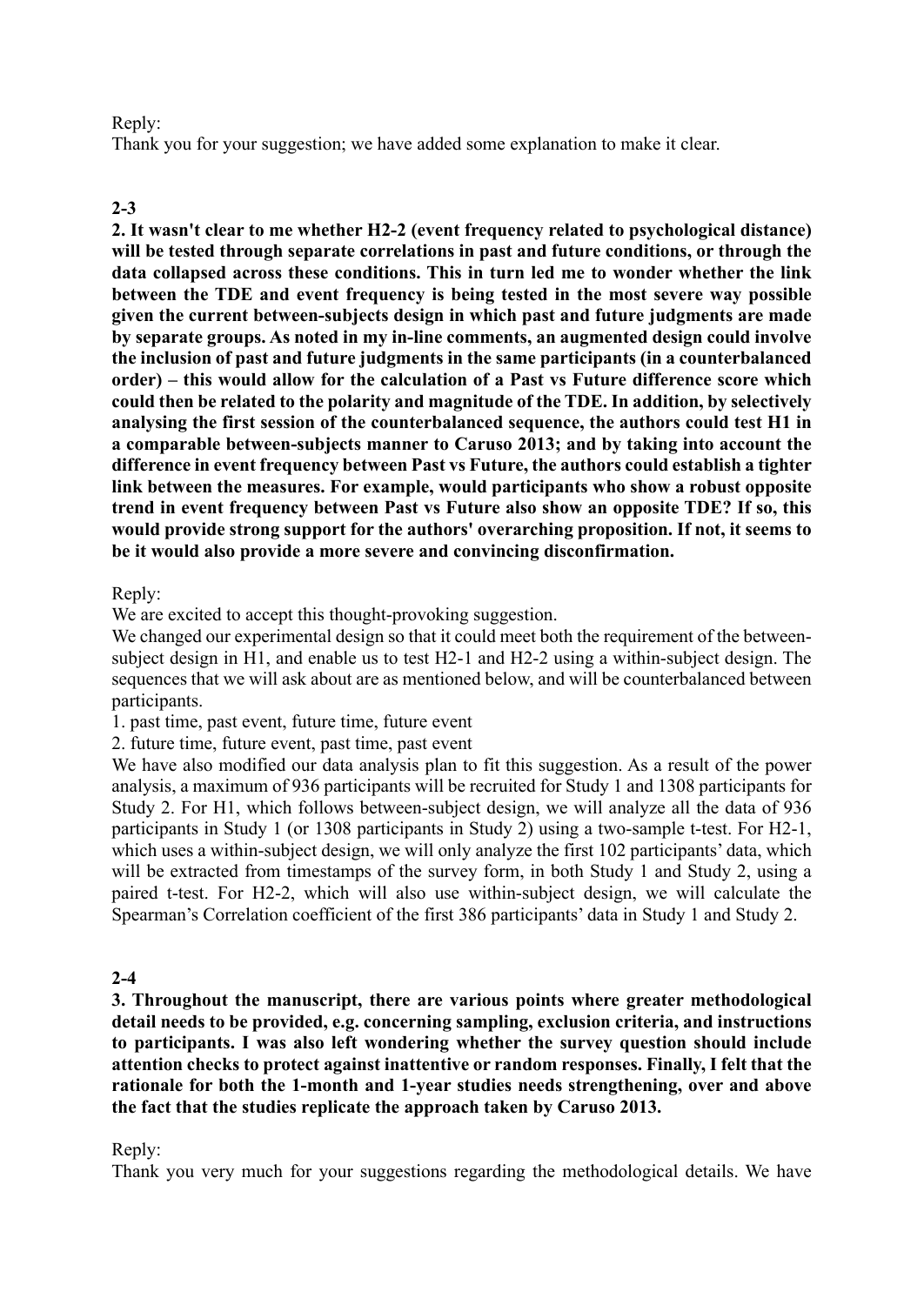added details and modified the method section.

Regarding rationale for 1-month and 1-year studies, Gan, Miao, Zheng, & Liu (2017) conducted experiments with six time intervals (1 week, 2 weeks, 1 month, 3 months, 6 months, and 12 months). The results showed that the TDE was observed in all these time intervals, and they suggested that the TDE exists regardless of the length of time. In this study, we did not want to examine the effect of the length of time, but we wanted to conduct a strict follow-up replication, so we used 1 month and 1 year, like the original study.

# **2-5**

**General note: throughout the manuscript, as well as making comments regarding content, I have included some suggested language edits as tracked changes. These tracked changes are recommendations only and the authors should feel free to decline them where they disagree or feel that the edits reduce accuracy.**

## Reply:

We are grateful for your comments, including the very detailed points and language edits. They are extremely helpful for non-native English speakers like us. We have modified our content according to all your suggestions. Thank you once again for your thoughtful suggestions.

# **2-6**

**I would suggest some rephrasing of these sentences to tighten the language and improve clarity. e.g. "Alternatively, the TDE might be explained by asymmetrical perceptions concerning the frequency of events between the past and future. Previous studies have shown that people tend to perceive durations with more events or changes as longer than those with fewer changes – a phenomenon termed the filled-duration illusion (FDI). If the TDE is related to the FDI, then over a long duration such as a month or a year, the number of events should positively predict the estimated psychological distance. In this research, we aim to create a direct replication of the TDE and test a novel explanation for this phenomenon from the event frequency perspective."**

Reply:

Thank you for your suggestion. We have modified the text accordingly.

**2-7** *for second-level durations* **Suggest explaining this**

Reply:

Thank you for pointing this out. This description has been removed during the revision process.

## **2-8**

## *However, there was no significant difference.*

**Expand and clarity: no statistically significant difference between what exactly? And if there is was no evidence of a difference, was Caruso's conclusion (explained in the next two sentences) justified?**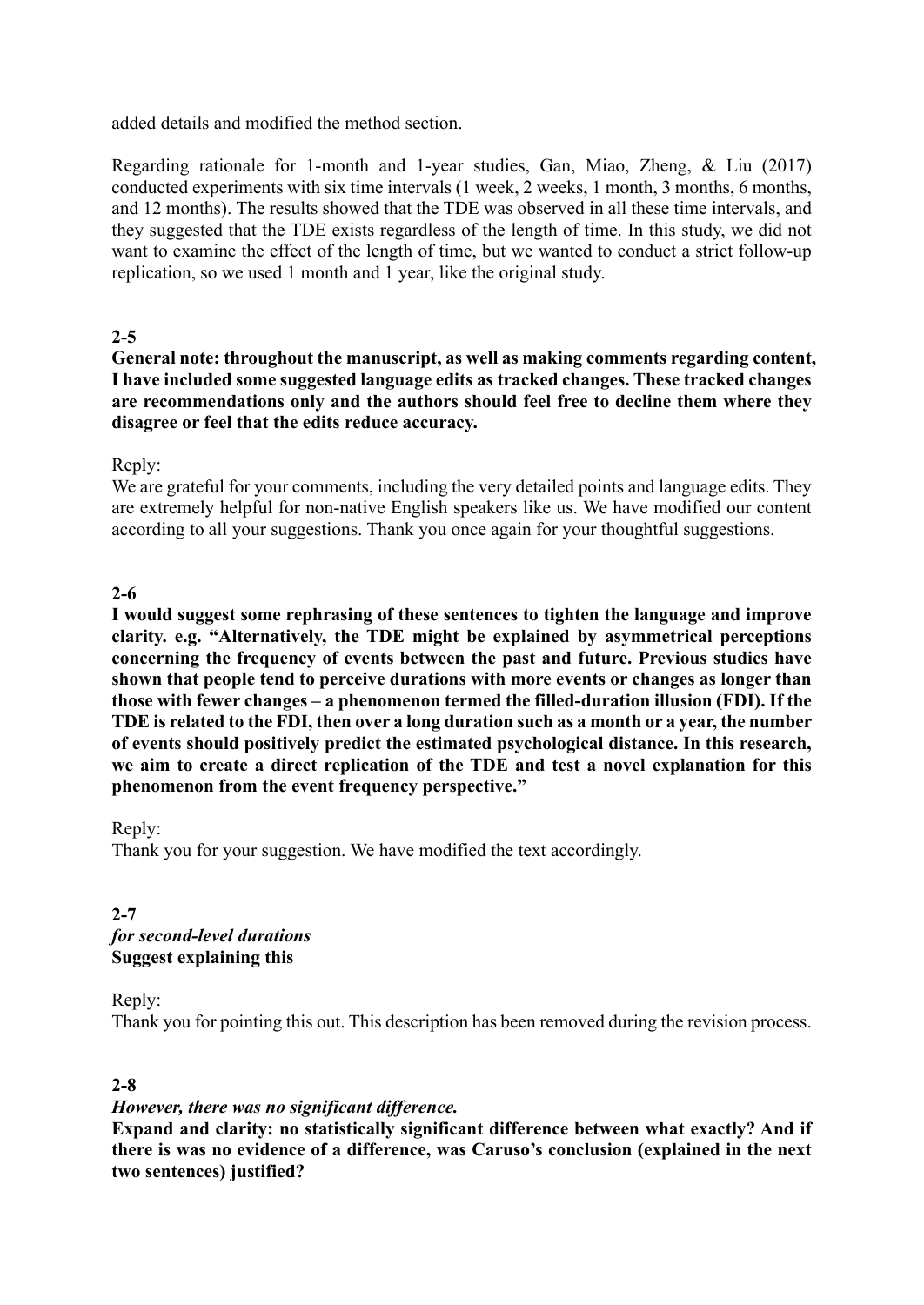# Reply:

We apologize for the misleading term; we have modified it to a clearer one as follows:

## $[p.4]$

*The results indicated that when the participants perceived moving forward, the past felt more distant than the future. In contrast, the future felt farther than the past when they perceived moving backward, although the effect was not significant. Further, the psychological distance of the future when moving forward was not significantly different from that of the past when moving backward. Similarly, there was no significant difference in the psychological distance of the future when moving backward and the past when moving forward. Consequently, Caruso et al. (2013) proposed that the temporal asymmetry of psychological distance is formed by the perception that people are moving toward the future and moving away from the past; approaching (i.e., future) events are felt psychologically closer while retreating (i.e., past) events are felt farther, despite having the same objective temporal distance.* -------

## **2-9** *To avoid the existence of the anchoring effect* **This needs further explanation**

## Reply:

Thank you for your suggestion. After our discussion, however, we did not describe the study (Aksentijevic & Treider, 2016) in detail because it was focused on the aspect of movement, whereas we wished to examine TDE in terms of the FDI-like effect, such as in the present study.

## **2-10**

# *The existence of FDI-like phenomenon when changing the duration to hours, days, months or longer, is questionable*

**Because there is mixed evidence, or because there is no evidence? Suggest clarifying.**

#### Reply:

We apologize for this misleading term and have changed it to a clearer one.

## **2-11**

#### *we assume that a duration's fullness*

### **Do you mean the perceived length of a duration or the extent to which a duration is filled with events? Perhaps clarify here so that the use of fullness is clearer later on**

#### Reply:

Thank you for your comment. We have clarified this in the revised manuscript. After our discussion, we have changed the phrase to "filling rate of duration" rather than fullness, to avoid this vagueness. We hope that this will be clearer than before.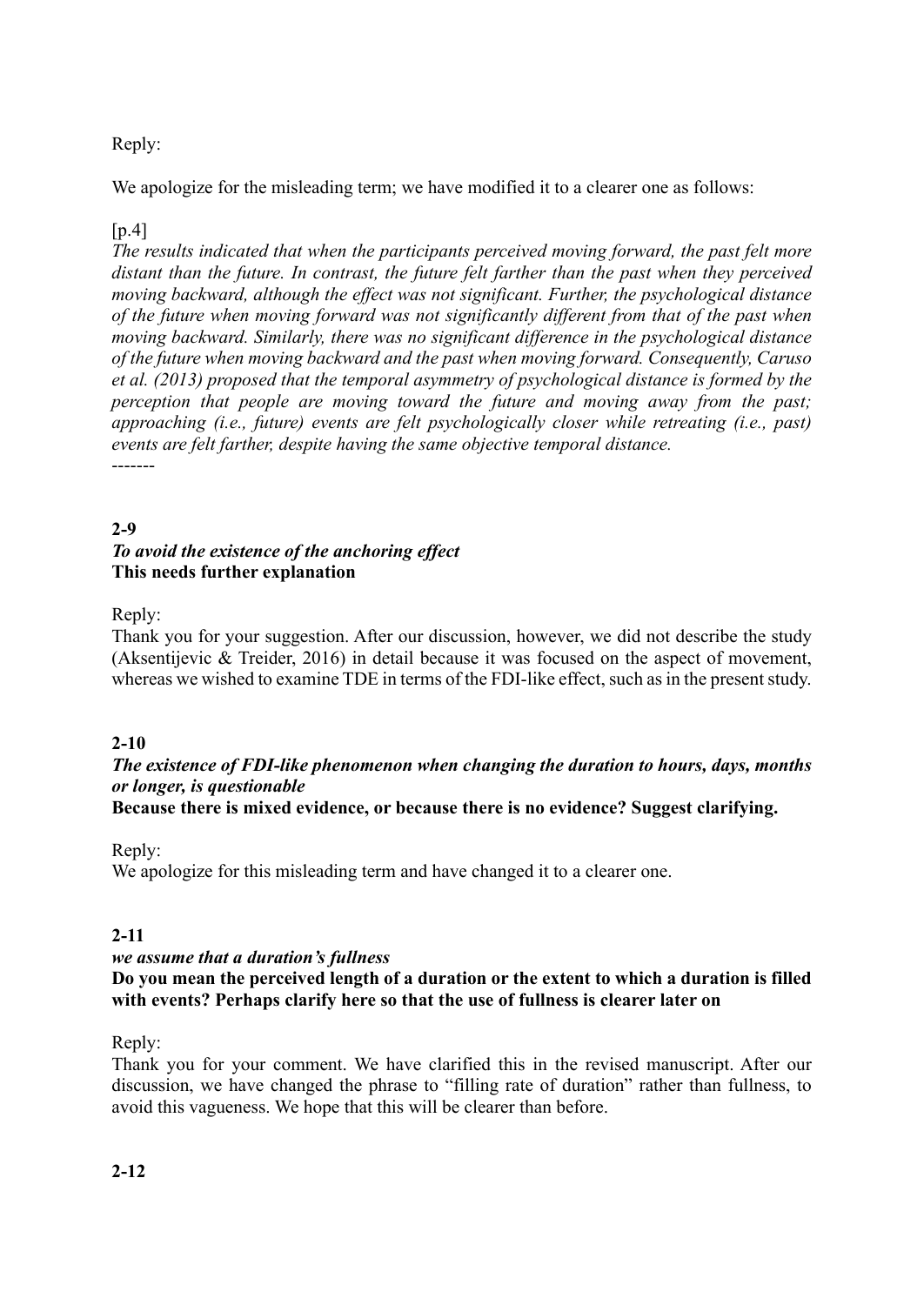*Therefore, we assume that there is an asymmetry of the number of events between past and future.*

**Why is this? I don't understand the basis of the assumption that the number of events that has already happened will be greater than the number of events that are scheduled or imagined for the future. In order for the TDE to be explained by the FDI, this is presumably a crucial auxiliary assumption? Is there previous literature supporting this assumption?**

## Reply:

We are sorry that, to the best of our knowledge, there is no literature that directly supports this hypothesis. As this assumption is the link between the TDE and our hypothesis regarding the filling rate of duration, we think the hypothesis itself is something new to consider and have added some additional details in the manuscript. We hope that this hypothesis is better supported.

## **2-13**

*We will replicate the TDE directly by a registered report. To prevent the publication bias of replication research, we choose to do it as a registered report because pre-registration is not enough to prevent the such bias (Ikeda, Xu, Fuji, Zhu, & Yamada, 2019). This will contribute to the robustness and transparency of the TDE research.* 

**I think you could cut these three sentences. There is no need to add a special justification for using the RR format. Instead, I would suggest including a concrete justification for why you are proposing two studies, with 1 month and 1 year timeframes. I'm finding the rationale for the two time-frames somewhat lacking at the moment (aside from the fact that it replicates Caruso 1a and 1b)**

Reply:

Thank you for your suggestions, however, we are not willing to cut these sentences because we would like to emphasize the use of the RR format.

The time conditions of 1 month and 1 year are described below. Indeed, the TDE was observed at six intervals (1 week, 2 weeks, 1 month, 3 months, 6 months, and 12 months) in previous replication studies (Gan, Miao, Zheng and Liu, 2017), and it is quite possible that the TDE could be identified in time conditions other than those we are using. However, our main aim was not to test whether the length of time affects the presence or absence of the TDE, but to perform a rigorous follow-up replication in the form of RRs. Therefore, we will not examine conditions other than 1 month or 1 year in this study.

## **2-14**

### *(H2-1), because all the past events have been experienced, while only the scheduled events can be considered in the future*

**What is the evidence from previous literature to support the rationale for this hypothesis? It seems to me that this is a crucial auxiliary hypothesis because if the number of events in the past isn't greater than the number of events in the future then is the rationale for H2-2 still justified?**

**On the other hand, if there are stable individual differences in the difference between the number of (experienced) past and (imagined) future events, it seems to me you could use**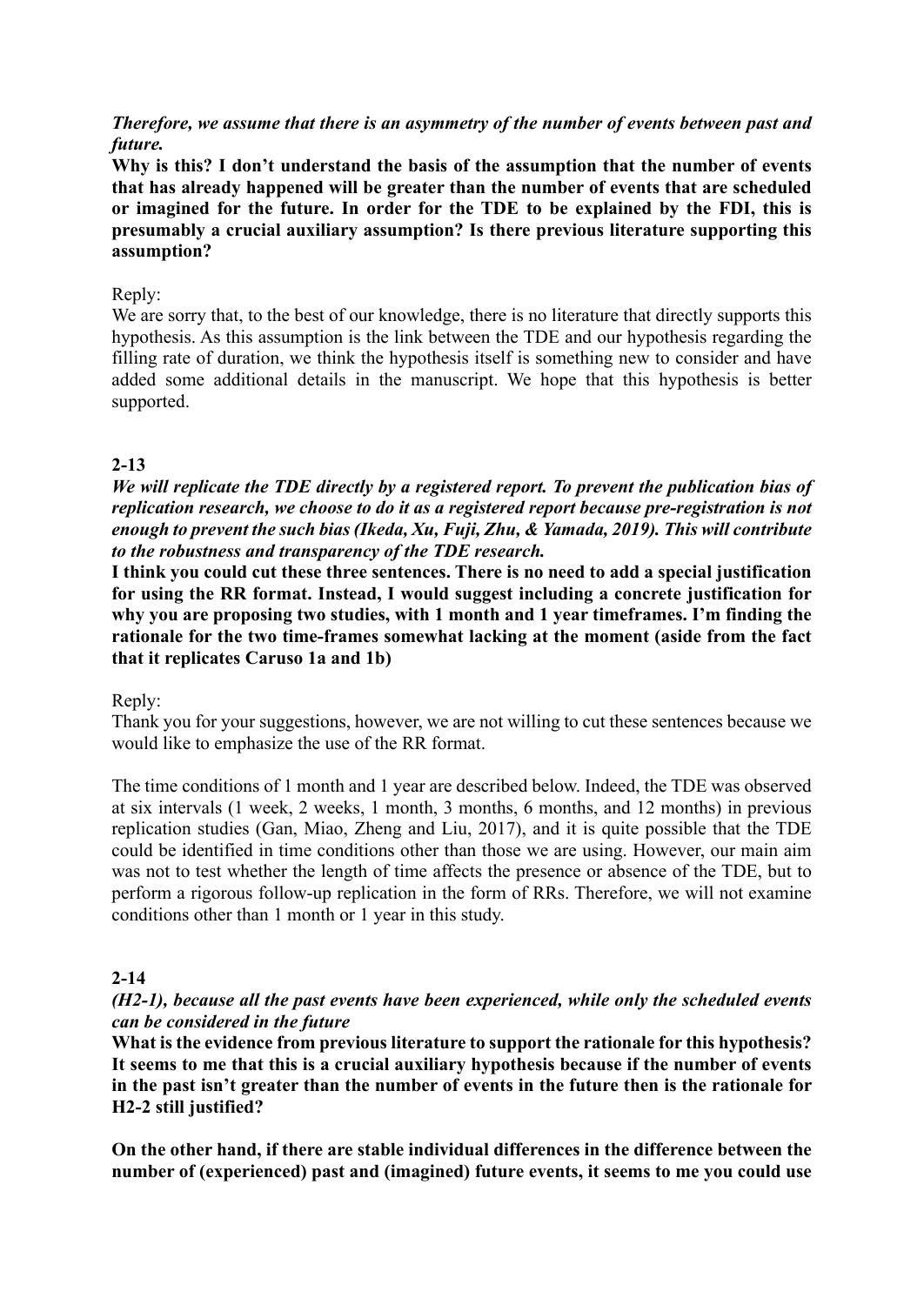**this to provide a more severe test of your overarching hypothesis, because participants with a greater difference (i.e. higher value of Past > Future) should exhibit a greater TDE, and participants who (for whatever reason) happen to show a reliable negative difference (i.e. Future > Past) should presumably show an opposite TDE? And if they didn't then maybe this would falsify the hypothesis that the event frequency is the determining factor?** 

## **Also: as I understand H2-2, it is a separate correlation for past, and a separate correlation for future? This wasn't clear from the design table either. Suggest clarifying.**

## Reply:

① Regarding the evidence of H2-1, we have already provided an explanation above, please refer to 2-12.

② Depending on the results, we foresee the following. If the TDE is successfully replicated while the filling rate of duration in the past is not greater than that in the future, the filling rate of duration cannot explain the TDE. On the contrary, if the TDE is not replicated but H2-2 (fuller duration correlates with farther psychological distance) is supported, only the psychological distance of the past and future can be explained by the filling rate of duration.

③ For H2-2, we will conduct a correlation analysis for both future and past data simultaneously. This is because we hypothesize that the relationship between psychological distance and the filling rate of duration would be the same in the past and future. The manuscript and design tables have been revised accordingly.

#### **2-15**

*Similar to Caruso et al.'s (2013) study, temporal direction is a between-subject factor.* **In relation to my previous comment, if the temporal direction is a between-subjects factor, then you wouldn't be able to test the more severe hypothesis I suggested based on the relative difference in event frequency between past and future, because you would only have measures of one or the other in each participant.**

**It may be worth considering a within-subjects design in which the order of future and past is counterbalanced. You could keep the design as it is now but just add an additional condition for each participant (so if they did future first then they do past second; if they did past first they do future second). That way, you could use the data from the first session in the planned between-subjects analysis to provide a close replication of Caruso 2013, while also having data from future and past sessions within each participant available to be able to measure the difference, and hence, the severe hypothesis that the difference in event frequency between future and past predicts the polarity and magnitude of the individual's TDE.**

#### Reply:

As mentioned in 2-3, we modified our data analysis plan to fit this suggestion. Thank you for your suggestion.

## **2-16**

*We will use a Likert scale from 1 (not filled at all) to 10 (all filled up), and participants will*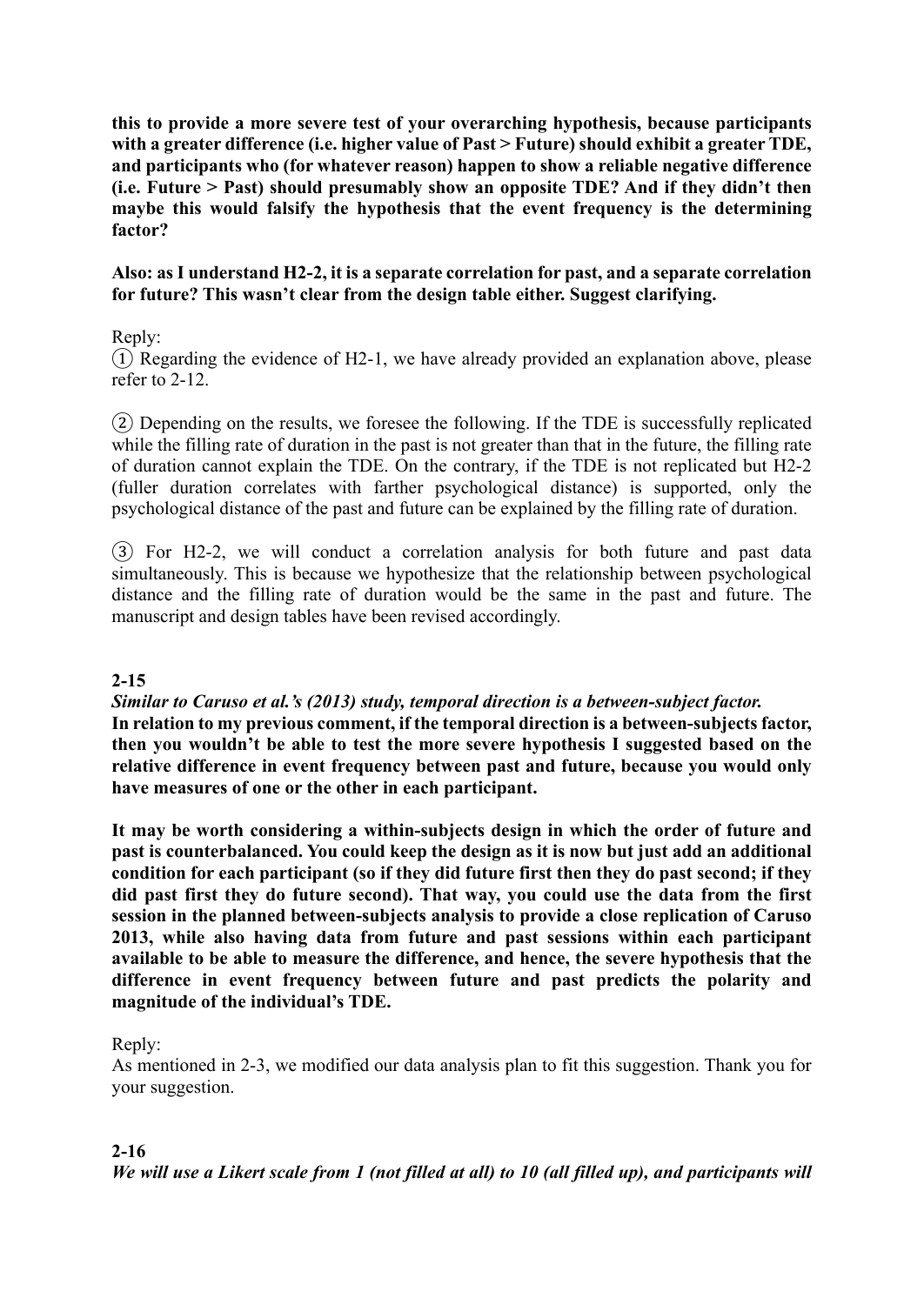## *report how many errands and events they have already experienced or will experience in 1 month (1 year in Study 2)*

**Confirm that this is the same or different methodology as Caruso (eg. Likert with same number of intervals etc) and explain why if there are any differences. Same comment for the psychological distance DV.**

### Reply:

We apologize for this unclear explanation. We will use the same methodology as Caruso et al. and have modified the content in the manuscript.

### **2-17**

# *Exclusion criteria include:* **Are there any data-based exclusion criteria? E.g. incomplete data (if they only completed part of the questions?)**

### Reply:

We apologize that we did not elaborate on this in the manuscript. The tool we used (Google Form) allows participants to send a response only if the participants have completed all the answers. We can also make each item mandatory, so that the next page (or the result) cannot be accessed if there is an item that has not been answered. Since we planned to use this feature, we believed that incomplete data could not occur. Therefore, we did not include participants with incomplete data in the exclusion criteria.

## **2-18**

## *We intend to recruit up to 1000 participants to avoid the risk of insufficient sample size.* **Rather than stating an intended total sample size before exclusions, I suggest stating that data collection will continue until the minimum sample size indicated by the power analysis has been met after exclusions, regardless of the exclusion rate. Same comment for Study 2.**

## Reply:

Thank you for your suggestion, and we are grateful to accept it. We have modified the manuscript.

## **2-19**

## *and presenting the instructions and questionnaire in Japanese*

**Will the instructions make clear to participants what is an "event"? I can imagine this**  being interpreted very differently by different people. Can you provide and English **translation of the exact instructions you will use in Supplementary Information?**

## Reply:

In our study, we will use the word "用事," which roughly translates to "event" in English, and "出来事," which translates to "errand." We agree that the "event" can be interpreted differently by different people in English. However, we think the interpretations of these Japanese words that we will use are common among most Japanese people. The word "用事" includes important activities, such as meetings, rather than everyday routine, such as bathing. And the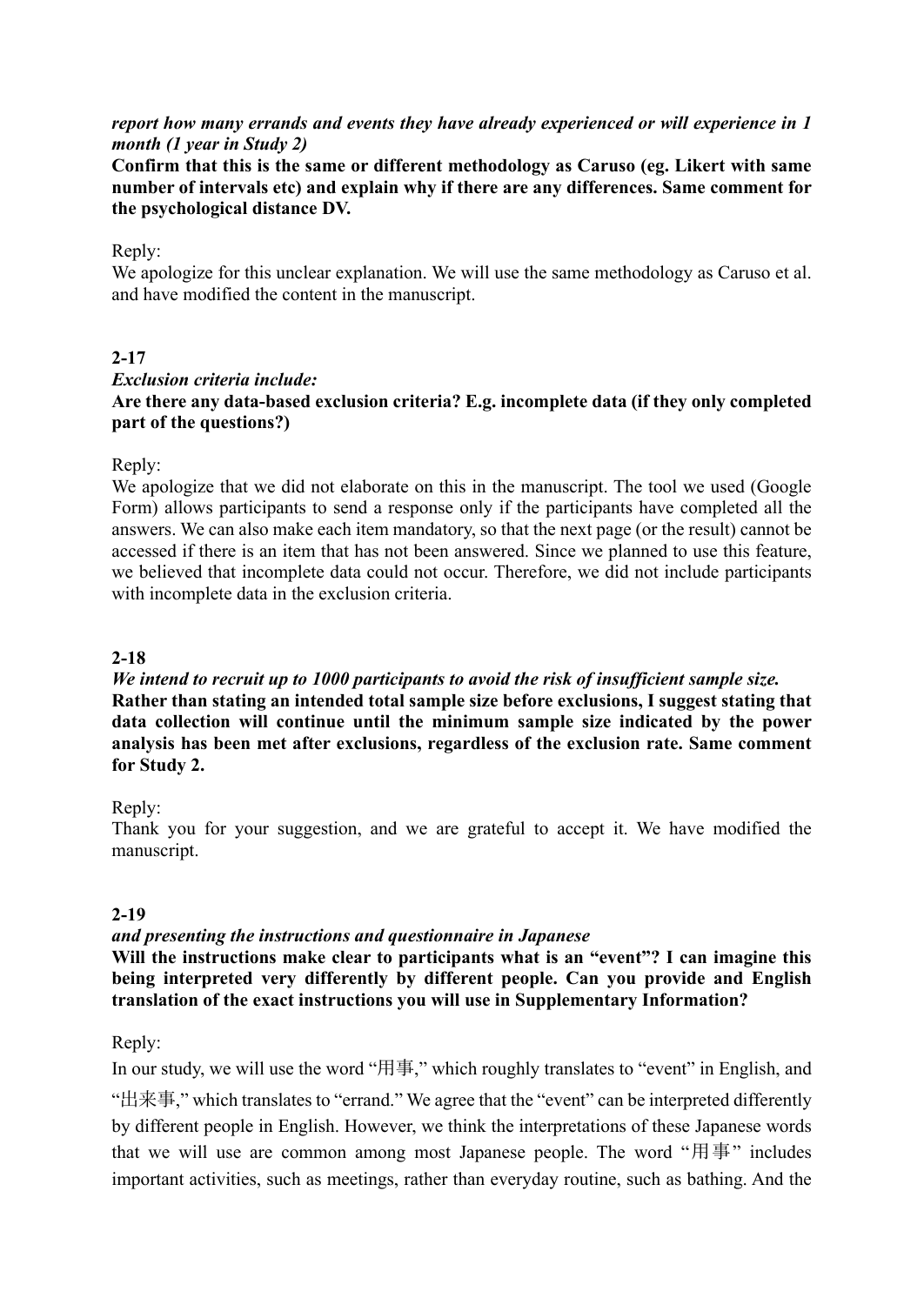word "出来事" refers to something happening accidentally. We apologize for not providing a clear explanation of these Japanese words before. We also added this explanation to the manuscript.

# **2-20**

*the day of the study (future condition) and report the target day's psychological distance, using a Likert scale from 1 (*大変短い時間である*: a really short time from now) to 10 (*大

変長い時間である*: a really long time from now). Next, participants will report how much the past month (past condition) was filled with errands and events or how much the coming month (future condition) will be filled with errands and events using a similar scale from 1 (*全く埋まっていなかった*: not filled at all) to 10 (*すべて埋まっている*: all filled up).*

**Would it be useful to have some form of attention check so that you could exclude responses made randomly (e.g., by bots or by participants just pressing buttons without thinking), or by people who didn't read the question? You could do this by including a question at the end that asks them to recall what the previous questions asked about, or perhaps a purely factual multiple-choice question to test that they are paying attention generally?**

**Along the same lines, if you are able to measures response times, it may be worth considering discarding data where people respond so quickly that they couldn't have read the question?**

## Reply:

Thank you for your thoughtful suggestions. We have added an attention check asking "Which year of Reiwa is it now?" to exclude invalid responses. Reiwa is the current regnal era name of Japan, and the year 2021 AD is Reiwa 3. Japanese people are very familiar with this era name; hence, we can use the same 1 to 10 scale for the attention check that has been used for the other questions. We have modified the description in the manuscript.

#### **2-21**

*(α = .05)*

**I'm not sure yet if the disciplinary scope of this submission would be suitable for the journal Cortex (or if you are even considering Cortex yourself), but in case you are thinking of Cortex as a PCI RR-friendly outlet, keep in mind that alpha would need to be set to .02. A threshold of .05 is fine at all other PCI RR-friendly journals.**

Reply:

Thank you for this information. We changed the alpha level into .02.

## **2-22**

## *However, the participants will be limited to those who have not participated in Study 1.* **How will it be determined that participants did or did not participate in Study 1?**

Reply:

We have used the blacklist function provided by Yahoo! Crowdsourcing to prevent those repeat